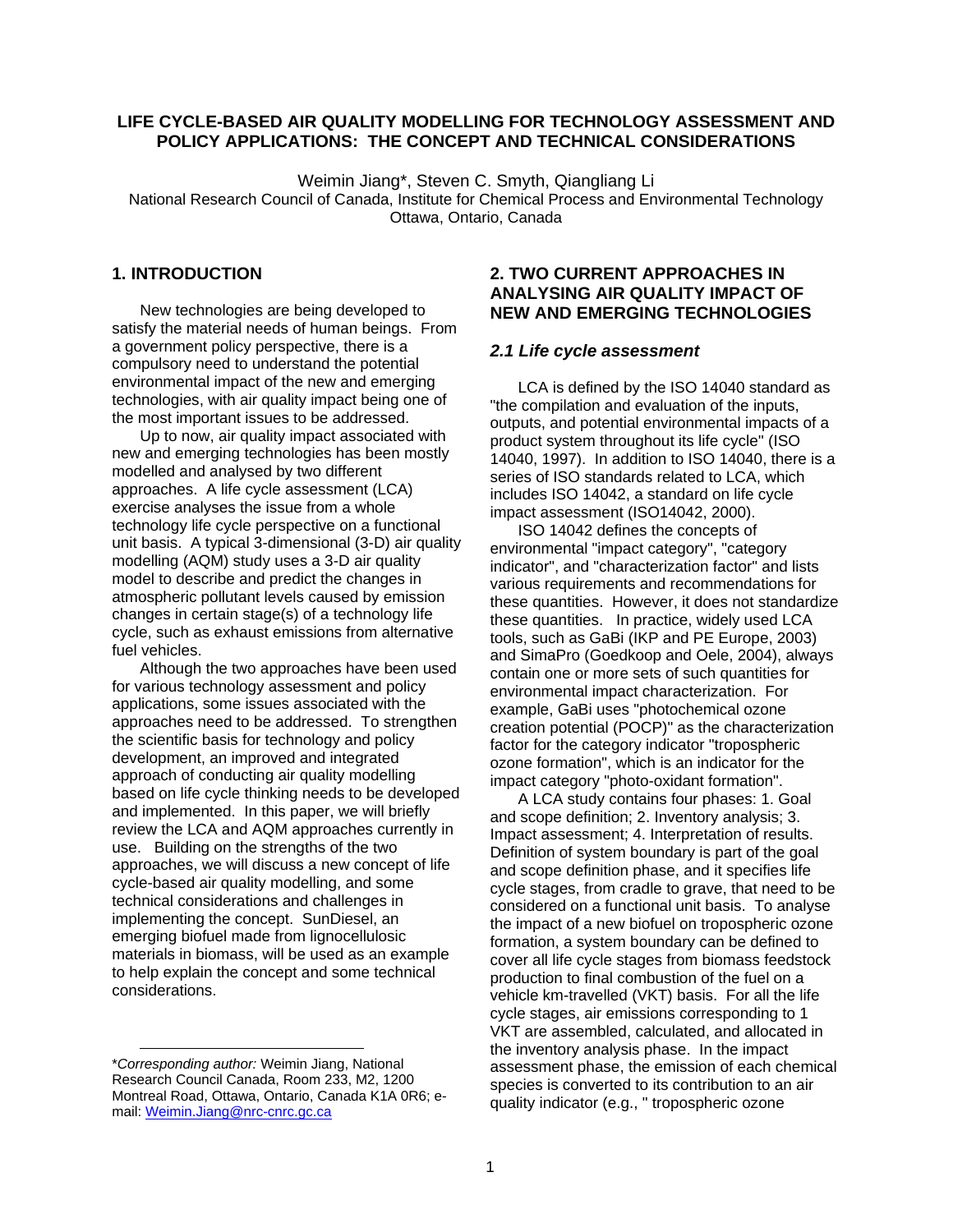formation ") by multiplying with a characterization factor (e.g., POCP in the unit of "etheneequivalent") given in a table. The contributions from all the emitted species are then added together to get a single value for the indicator for each life cycle stage and/or for the whole life cycle. These indicator values are compared with corresponding numbers obtained for a base fuel, such as a petroleum diesel, to show the potential impact of the new biofuel on photo-oxidant formation in the atmosphere.

More details about the LCA approach, including life cycle impact assessment related to air quality, are available in Guinee, 2002.

### *2.2 3-D air quality modelling*

3-D air quality modelling systems have been used to study air quality impact of new and emerging technologies. In all relevant 3-D air quality modelling studies that we found, attention has been paid to certain life cycle stage(s) of the new or emerging technologies. For transportation fuel-related studies, analyses were mostly focused on exhaust emissions and their impact on air quality. The exhaust emission changes due to the use of the new fuels were collected, estimated and/or projected. Scenarios that reflect various penetration levels of the fuels were modelled to show the impact of changing exhaust emissions on ambient concentrations of various pollutants at different times and locations.

## *2.3 Strengths and weakness of the two current approaches*

The major strength in the LCA approach is the life cycle thinking process. It considers all major life cycle stages of technologies, and can show impact of the technologies on air quality for each life cycle stage individually and/or the complete life cycle as a whole. However, the approach is necessarily over-simplified in scientific and technical details. It quantifies the impact on a functional unit basis using characterization factor(s), such as POCP in the unit of etheneequivalent, instead of showing the impact on ambient concentrations of pollutants. It lacks spatial, temporal, and scale information related to technology applications, which is crucial for understanding air quality issues.

The major strengths in the 3-D air quality modelling approach include its scientific and technical details and its reflection of spatial, temporal, and scale information. State-of-the-art 3- D air quality models contain detailed atmospheric

chemistry, physics, and transport processes. They also resolve concentrations of pollutants, their precursors, and relevant intermediates spatially and temporally. They can fully reflect technology penetration levels and show the impact of technology application scale on ambient concentrations of pollutants. However, the 3-D air quality modelling exercises that we found only focused on specific stage(s) of the technologies. Most life cycle stages were not considered. This practice may not pose serious problems if the air quality impact is indeed caused by a single stage in the technology life cycle. However, there was normally no information or justification to support such a claim.

## **3. THE CONCEPT OF LIFE-CYLCE BASED AIR QUALITY MODELLING FOR TECHNOLOGY ASSESSEMENT AND POLICY APPLICATIONS**

Considering the strengths and weaknesses in the current approaches, a natural advance of the approaches would be to introduce the life cycle thinking into the 3-D air quality modelling practice when technology impacts on air quality need to be analysed. This concept, which we call life-cycle based air quality modelling (lcAQM), integrates the overall LCA framework defined by ISO 14040 with the current 3-D air quality modelling approach. Fig. 1 shows an operational framework that outlines the lcAQM concept.



Fig. 1. An operational lcAQM framework for assessing air quality impact of new and emerging technologies.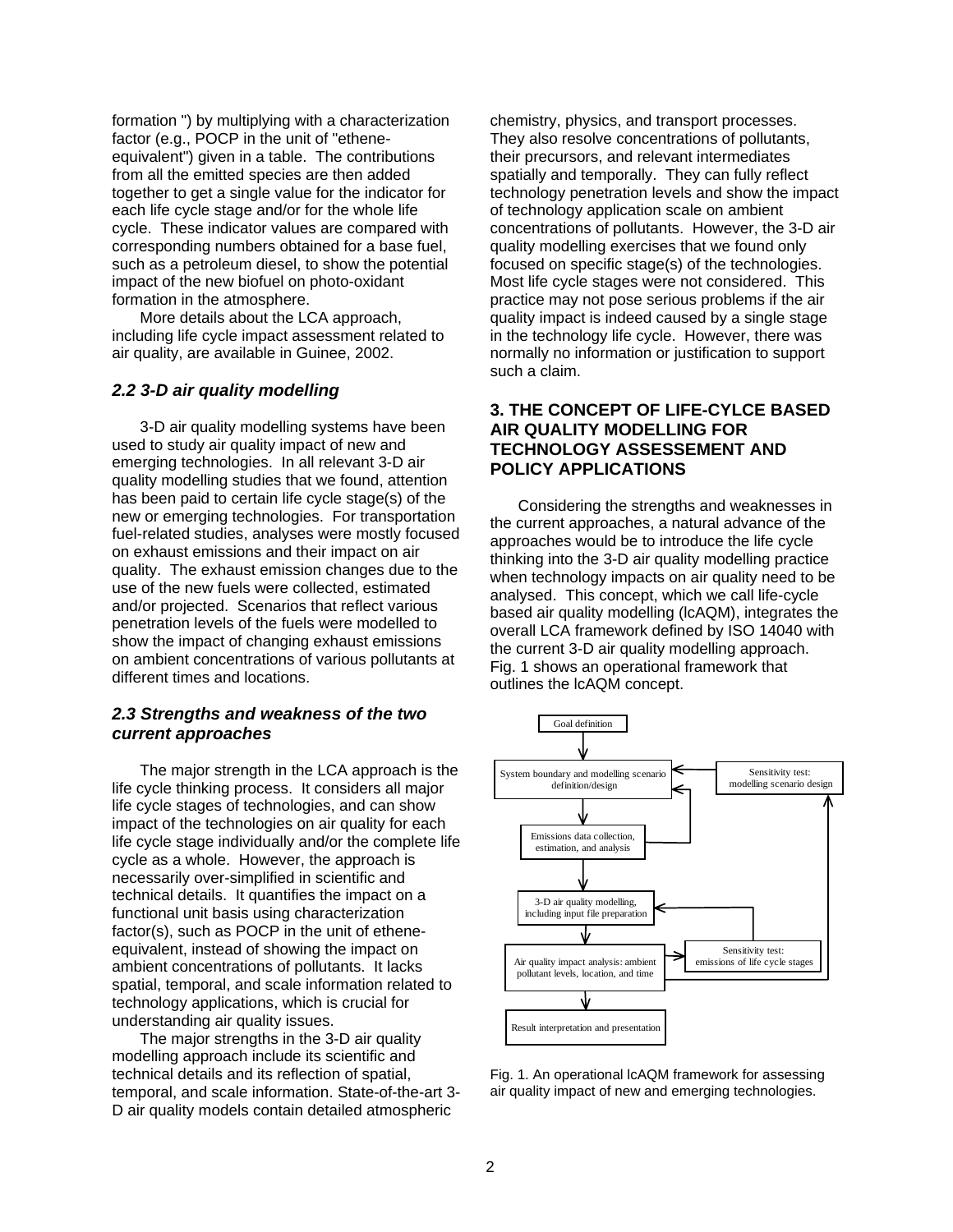In the goal definition phase, project objectives and intended audience are explicitly specified.

In the system boundary and modelling scenario definition/design phase, life cycle stages, modelling domain and period, technology application scale and penetration level, as well as locations of emissions sources in all life cycle stages are determined or assumed. The decision on the system boundary could be made through an iterative process based on the availability and significance of emissions, which are determined in the phase of emissions data collection, estimation, and analysis, in each life cycle stage.

Complete 3-D air quality model runs, including input file preparation, are then conducted for the base case and technology scenarios. The results are comparatively analysed to show the impact on ambient air pollutant levels at locations and time of interest, either on the basis of individual life cycle stages or the whole life cycle.

More insight could also be obtained through various sensitivity tests to show the effects of the assumptions used in defining the system boundary and modelling scenarios, and the impact of emissions and emission changes in different life cycle stages.

Finally, the modelling results are interpreted from the perspectives of science processes, emissions characteristics, data limitations, and potential industrial and policy implications.

## **4. TECHNICAL CONSIDERATIONS FOR CONDUCTING LIFE CYCLE-BASED AIR QUALITY MODELLING**

In conducting lcAQM studies for technology assessment or policy applications, special technical considerations need to be paid to the system boundary definition and modelling scenario design, as well as emissions data collection, estimation, and analysis. In this section, we discuss these technical considerations, and use SunDiesel as an example to illustrate the concept and considerations.

### *4.1 Goal definition*

As an example, we want to study the potential impact of large scale production and application of SunDiesel as a transportation fuel on air quality in Canada and the U.S. from a whole life cycle perspective. The results are to be used by the policy community in the decision making process regarding biofuel development.

### *4.2 System boundary definition*

#### **4.2.1 General consideration**

To define system boundaries, sufficient knowledge about the chemical, physical, and engineering processes in different life cycle stages of technologies need to be acquired. Attention needs to be paid to the processes in those life cycle stages where emissions of air pollutants or their precursors could be significant. A reasonable system boundary should try to include all these processes. However, capital equipment production may not need to be included within the system boundaries due to its normally long-term life span.

### **4.2.2 Consideration for the SunDiesel case**

SunDiesel is a synthetic diesel fuel introduced by Choren Industries GmbH in Germany (Rudloff 2005). It is made from cellulose, hemicellulose, and lignin, which are major components of a wide variety of biomasses, such as wood residues, switchgrass, etc. SunDiesel is produced from biomass through two major chemical processes: gasification of biomass to produce syngas, and the Fisher-Tropsch (FT) synthesis to convert syngas to SunDiesel. SunDiesel can be used directly to replace petroleum diesel as a transportation fuel.

Fig. 2 shows the overall life cycle of SunDiesel as a transportation fuel.



Fig. 2. Life cycle of SunDiesel as a transportation fuel.

Each life cycle stage shown in Fig. 2 may contain multiple processes. For example, for a biomass that needs fertilizer and herbicide for its production, the biomass production stage includes processes shown in Fig. 3.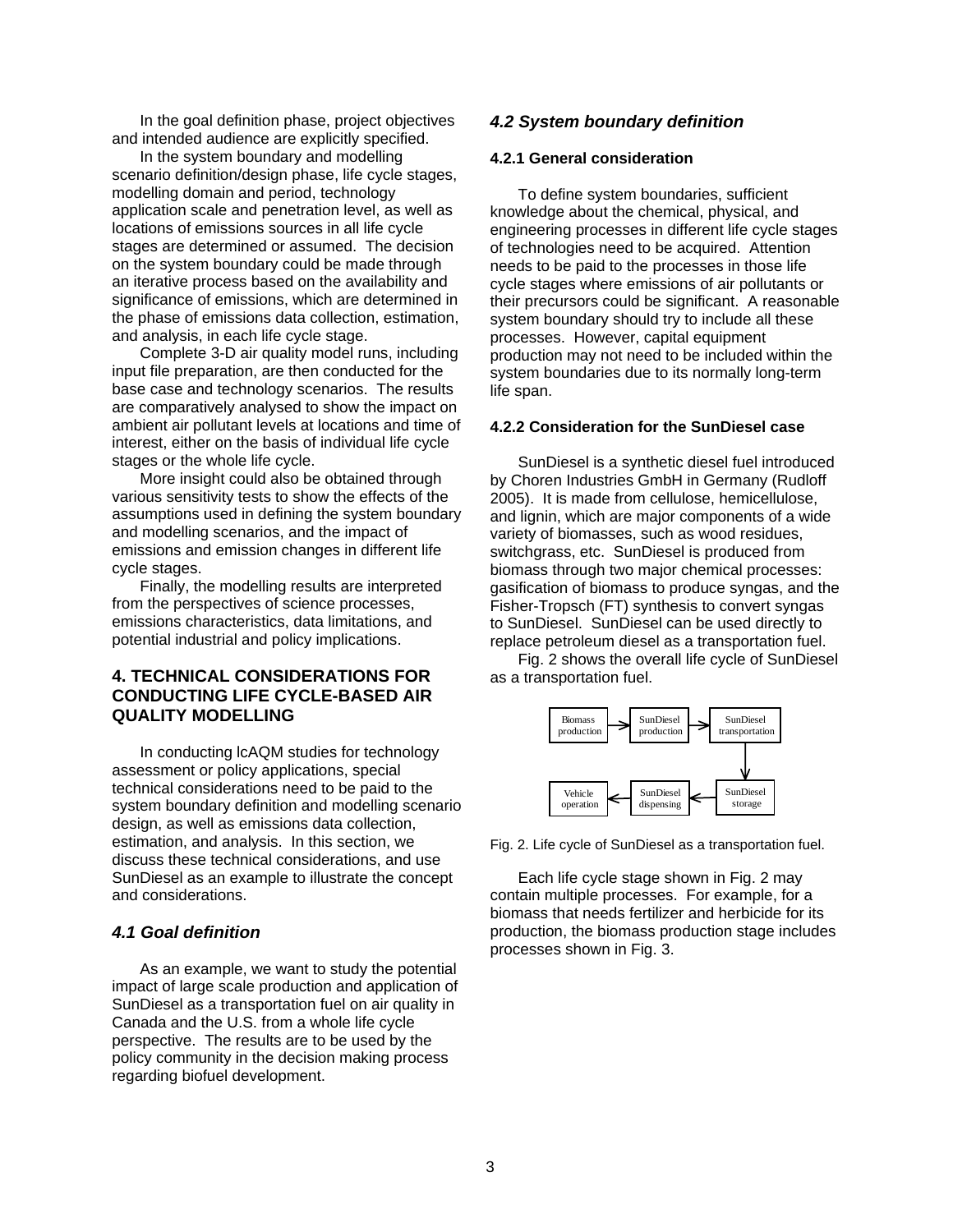

Fig. 3. Processes in the biomass production stage.

The SunDiesel production stage can be more complicated, depending on the processes used to convert biomass to SunDiesel. Fig. 4 shows an energy self-sufficient process model that we assembled based on the publicly available information about the Choren process (Li et al., 2006).



Fig. 4. Processes in the SunDiesel production stage.

The system boundary, as outlined by Figs. 2, 3, and 4, contains all major processes in the life cycle that could generate meaningful air emissions.

### *4.3 Modelling scenario definition and design*

### **4.3.1 General consideration**

In defining and designing modelling scenarios, the air quality modelling domain and time period need to be selected to serve the defined goal of the study. Assumptions regarding the possible locations and timing of industrial and agricultural operations in different life cycle stages need to be made carefully based on detailed analysis of available information. Uncertainties caused by the assumptions can be further analysed through sensitivity tests. In addition, projections of technology application scales and penetration levels should also be done by considering economic and environmental realities and

requirements as well as the policy environment supporting the technology development.

### **4.3.2 Consideration for the SunDiesel case**

To understand the potential impact of large scale SunDiesel applications on air quality in Canada and the U.S., we choose to have our domain cover both Canada and the continental U.S. We choose to model the full-year period of 2050, for example, when bio-fuels could become major sources of power for transportation purposes and could substantially reduce our dependency on petroleum oil (NRDC, 2004). Conducting the modelling for the full year would reflect the seasonal nature of biomass production processes.

It is a major challenge to make assumptions on locations of all the major agricultural and industrial operations related to the SunDiesel life cycle. Since we are trying to model a dramatically different future scenario, many factors are considered carefully. For example, detailed landuse coverage maps in Canada and the U.S. are examined in order to decide where the biomass feedstock will come from. Logically, logging wood residues will be assumed to come from forest logging sites, and dedicated energy crops, such as switchgrass, will grow on agricultural land or other suitable land. Assumptions are also made on various other factors, such as energy crop yields, conversion efficiencies from biomass to SunDiesel, and new innovations by farmers to address the needs of food crop, animal feed, and energy crops in an integrated way under appropriate economic and market conditions.

It is logical to assume that future SunDiesel production plants will be located at sites close to the places where raw biomass feedstock will grow or will be collected in order to minimize the cost and environmental impact of biomass transportation. However, competing factors of plant sizes and distances from the biomass growth sites also need to be considered. Large plants can normally achieve higher efficiencies and may generate lower emissions on a unit production basis. However, they will require biomass to be collected from larger areas and will increase the transportation distances of the biomass. This will increase emissions and cost.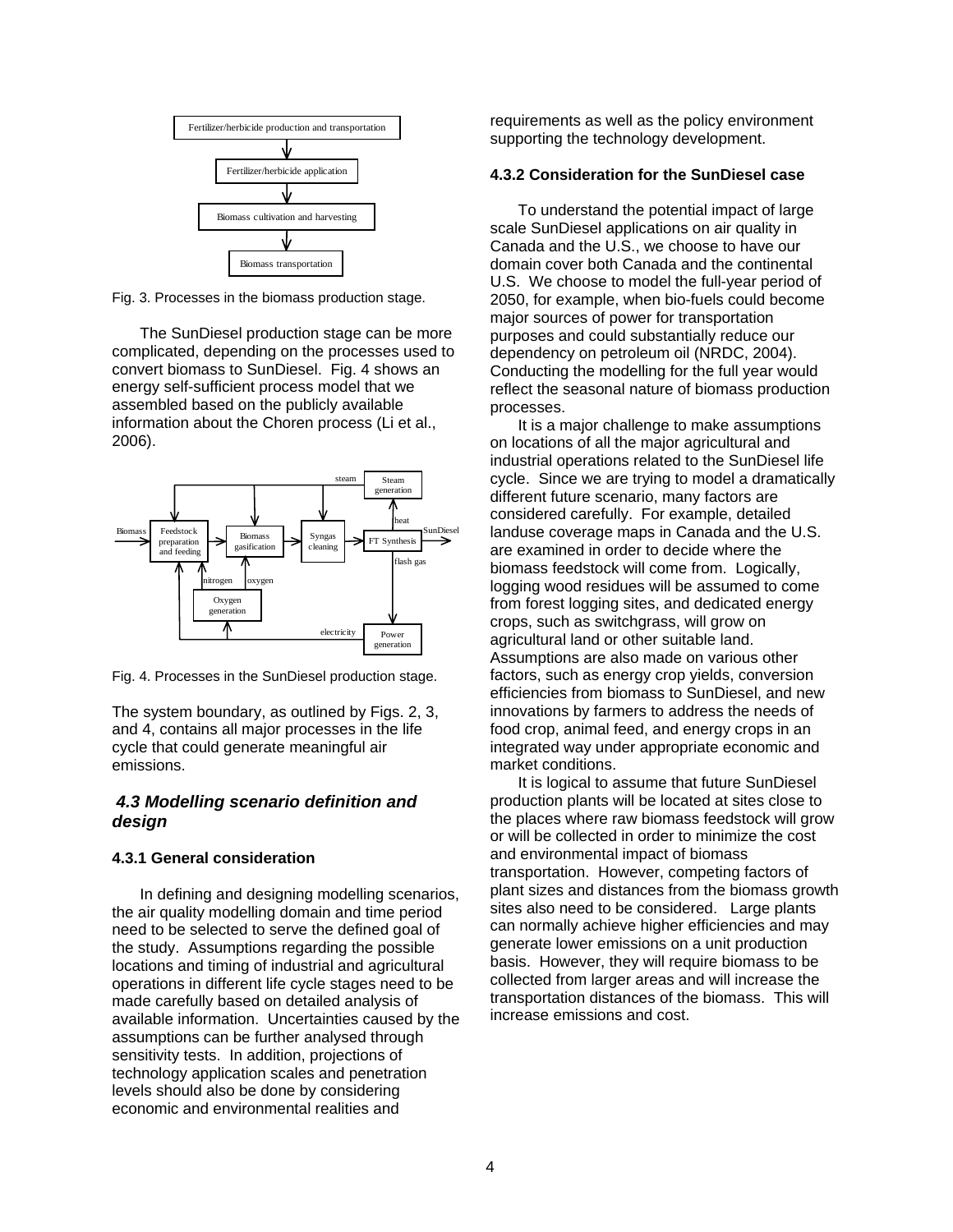### *4.4 Emissions*

#### **4.4.1 General consideration**

Availability of emissions data associated with new and emerging technologies is most likely to be scarce and will be a major barrier for lcAQM exercises. Significant efforts are needed to measure or estimate emissions of relevant processes. Timely release of emissions data by relevant companies from their pilot plants will be invaluable to ensure the success of lcAQM projects.

To support lcAQM for technology assessment and policy applications, life cycle thinking needs to be introduced into the emissions inventory development process. Life cycle thinking can help to ensure completeness and self-consistency of emissions data in emissions inventories by crosschecking emissions data within different life cycle stages of technologies of interest, such as biofuels. Emissions inventories currently used by the air quality modelling community can also be strengthened and expanded by incorporating information contained in life cycle inventories (LCI) used by the LCA community. Major commercial LCA software packages, such as GaBi and SimaPro, all contain substantial amount of LCI data, which include detailed emissions data on a functional unit basis for numerous processes, materials, and products. In addition, some commercial LCI databases, such as EcoInvent (Ecoinvent, 2004), also contain very useful emissions data. These data can be used to derive emissions for certain life cycle stages of the technologies of interest. If possible, Canada or U.S.-specific data should be used for North American applications. If North American data are not available, data originating from Europe could be used temporarily with an understanding of uncertainties involved. When LCI data are extracted and used, attention needs to be paid to the chemical speciation of the emissions, especially when both criteria pollutants, such as VOC, and speciated pollutants are available from the same LCI data sets.

One major task in the emissions inventory development for lcAQM studies is to derive spatial surrogates and surrogate ratios that reflect the assumed spatial distributions of emissions sources within all major life cycle stages of technologies. In addition, temporal factors for all the processes involved should be determined by considering different characteristics of operations in different life cycle stages.

To reflect the displacement of old technologies by new or emerging technologies, some emissions sources in the base case scenario need to be removed when the technology scenarios are modelled. Detailed analysis of Standard Industrial Classification (SIC) codes, Source Classification Codes (SCC), or descriptions of emissions sources is needed to ensure that the technology displacement reflected by the emissions data change is as accurate as possible.

### **4.4.2 Consideration for the SunDiesel case**

Emissions for some life cycle stages of SunDiesel can be assembled or derived based on the data available in current emissions inventories and in LCA software packages. For example, GaBi contains  $NO<sub>x</sub>$ , VOC, SO<sub>2</sub>, PM, and heavy metal emissions on a functional unit basis for various processes related to different fertilizers, fuels, and power. Combining these data with our analysis of fertilizer and energy needs for biomass growth, and transportation, storage, and dispensing needs for SunDiesel, we can derive emissions for the following processes in the SunDiesel life cycle shown in Figs. 2 and 3: fertilizer production and transport, fertilizer application, biomass cultivation and harvesting, biomass feedstock transportation, and SunDiesel transportation, storage and dispensing. Emissions of some VOC species are available along with some unspeciated VOC emissions. These data can assist in creating VOC speciation profiles for some life cycle stages of interest. The functional unit-based emissions data can be treated as emissions factors, which can be combined with scales of the processes to generate final emissions data.

Measured emissions data for the SunDiesel production processes are not publicly available at the moment. Lack of these real emissions data is a major barrier for conducting lcAQM of SunDiesel as a transportation fuel. Although effort is being spent in estimating the emissions by comparing the compositions and Lower Heating Values of flash gas with other fuels that have emissions data available (Li et al., 2006), great uncertainties still exist for the emissions generated by SunDiesel production. Future release of emissions data associated with the Choren process, other FT processes of diesel production, and flash gas combustion will be very beneficial. In the absence of measured data, methods for estimating these emissions need to be further developed.

 One major task in the emissions inventory development for the SunDiesel scenario is to